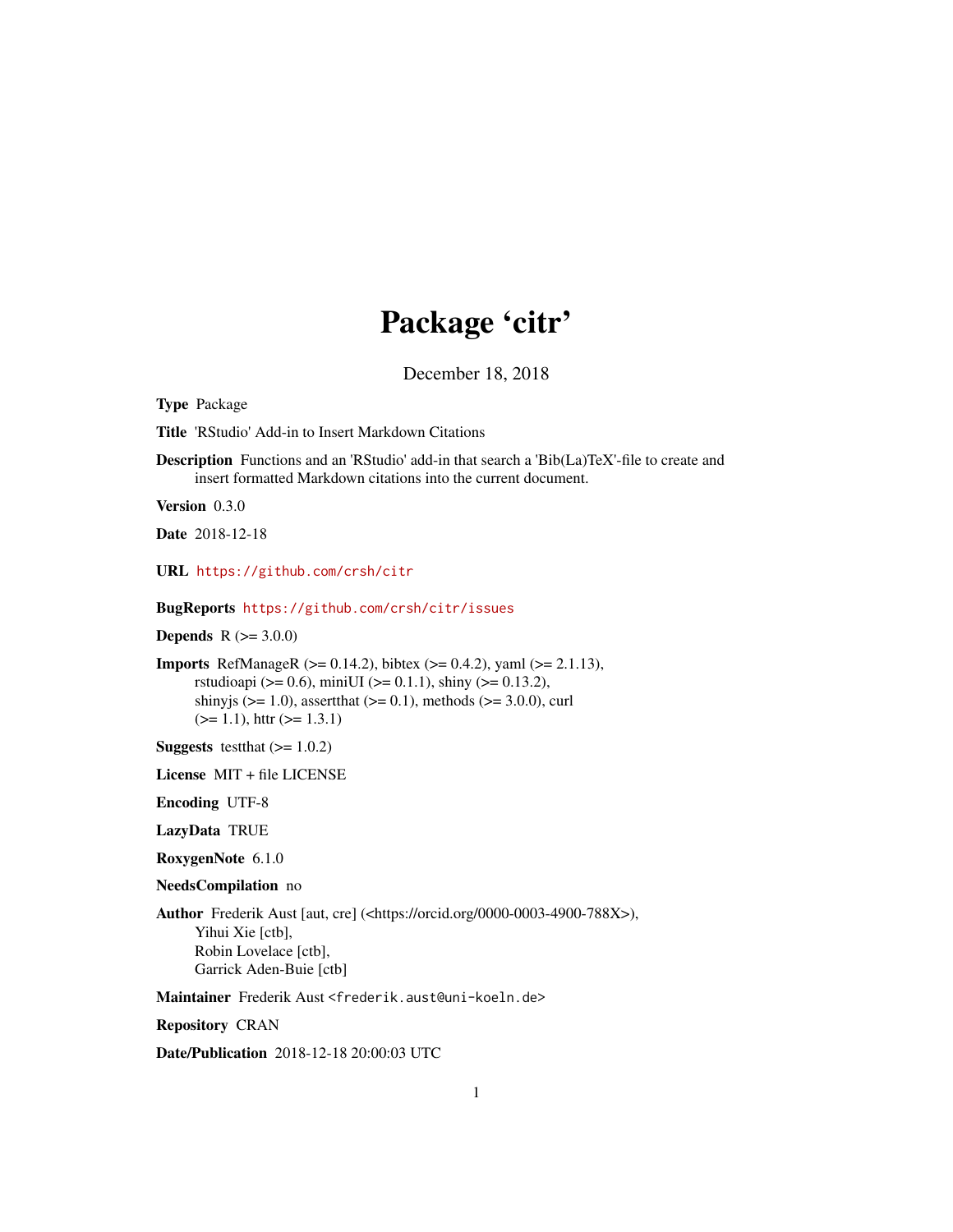### <span id="page-1-0"></span>R topics documented:

| Index | -8 |
|-------|----|
|       |    |
|       |    |
|       |    |
|       |    |
|       |    |
|       |    |

<span id="page-1-1"></span>insert\_citation *Invoke RStudio add-in to insert Markdown citations*

#### Description

Invoke RStudio add-in to insert Markdown citations

#### Usage

```
insert_citation(bib_file = getOption("citr.bibliography_path"),
 use_betterbiblatex = getOption("citr.use_betterbiblatex"),
 betterbiblatex_format = getOption("citr.betterbiblatex_format"),
  encoding = getOption("citr.encoding"))
```
#### Arguments

| Character. Path to Bib(La)TeX-file. See details.                                 |  |  |  |  |
|----------------------------------------------------------------------------------|--|--|--|--|
| use_betterbiblatex                                                               |  |  |  |  |
| Logical. If use_betterbiblatex = TRUE references are imported from Zotero/Juris- |  |  |  |  |
| M.                                                                               |  |  |  |  |
| betterbiblatex_format                                                            |  |  |  |  |
| Charcter. Bibliography format to export from Zotero/Juris-M. Can be either       |  |  |  |  |
| "bibtex" or "biblatex". Ignored if use_betterbiblatex = FALSE. Requires          |  |  |  |  |
| that the Better Bib(La)TeX is installed and Zotero/Juris-M is running.           |  |  |  |  |
| Character. Encoding of the Bib(La)TeX-file.                                      |  |  |  |  |
|                                                                                  |  |  |  |  |

#### Details

The path to the Bib(La)TeX-file can be set in the global options and is set to ./references.bib when the package is loaded. Once the path is changed in the RStudio addin, the global option is updated. If use\_betterbiblatex = TRUE references are imported from Zotero/Juris-M rather than from the Bib(La)TeX-file. The Bib(La)TeX-file is then updated to include the inserted reference.

If insert\_citation is called while the focus is on a R Markdown document, which includes a YAML front matter with paths to one or more bibliography files, bib\_file is ignored. Instead the file(s) from the YAML front matter are used.

The addin caches bibliographies to avoid unnecessary hard drive access. If the specified bibliography path or the file paths in the YAML header change the files are reloaded. To manually reload a bibliography at an unchanged location click the action link.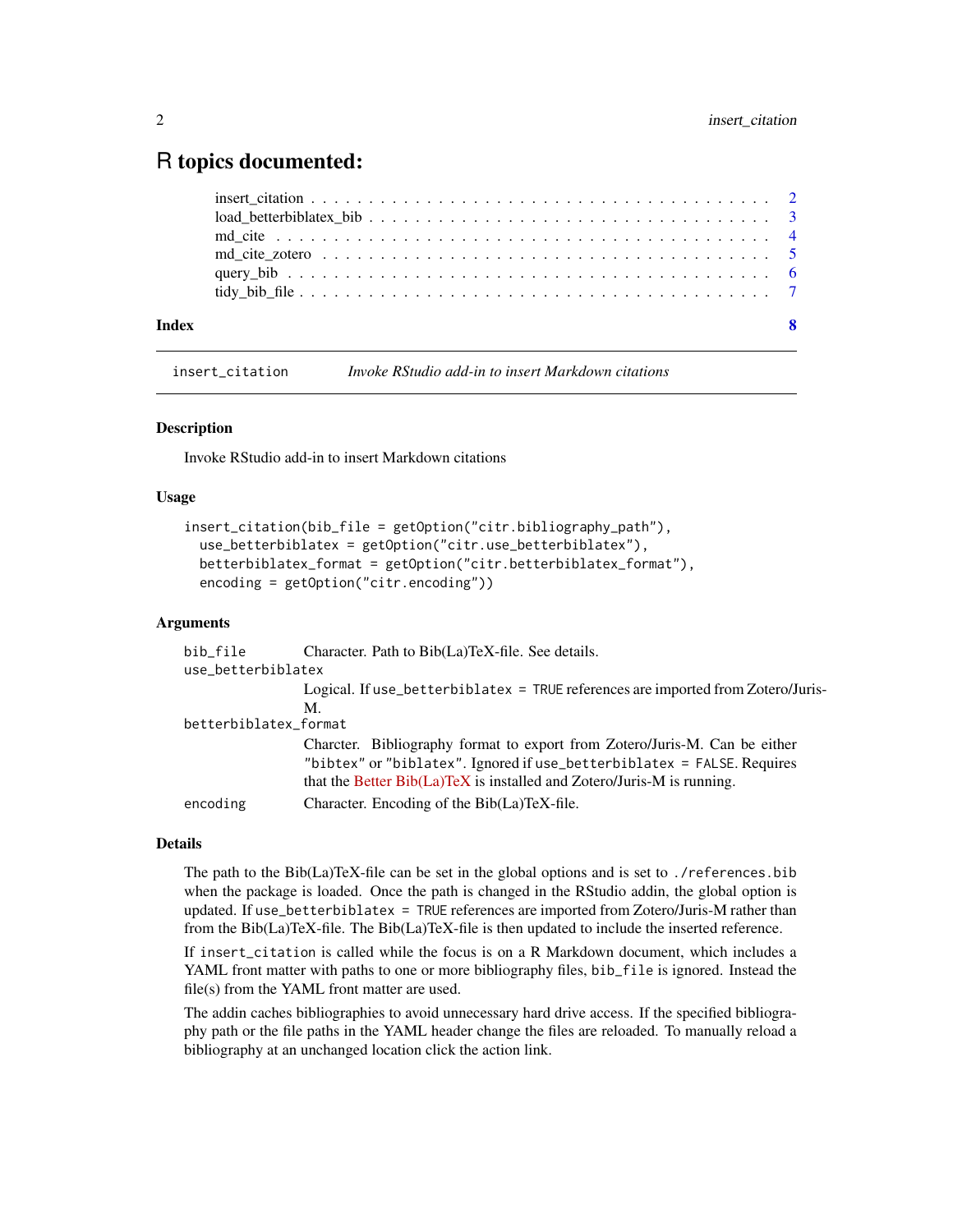#### <span id="page-2-0"></span>Value

Inserts selected Markdown citation(s) at currenct location.

#### Examples

```
## Not run:
insert_citation()
```
## End(Not run)

load\_betterbiblatex\_bib

*Load bibliography from Zotero*

#### Description

Load bibliography from Zotero

#### Usage

```
load_betterbiblatex_bib(encoding, betterbiblatex_format = "bibtex",
 exclude_betterbiblatex_library = NULL, increment_progress = FALSE)
```
#### Arguments

```
encoding Character. Encoding of the Bib(La)TeX-file.
betterbiblatex_format
                 Charcter. Bibliography format to export from Zotero/Juris-M. Can be either
                 "bibtex" or "biblatex". Ignored if use_betterbiblatex = FALSE. Requires
                 Better Bib(La)TeX is installed and Zotero/Juris-M is running.
exclude_betterbiblatex_library
                 Character. A vector of Zotero/Juris-M library names not to query.
increment_progress
```
logical switch which will use the shiny function incProgress when TRUE. FALSE by default.

#### Examples

```
## Not run:
```
b <- load\_betterbiblatex\_bib(encoding = "UTF-8")

## End(Not run)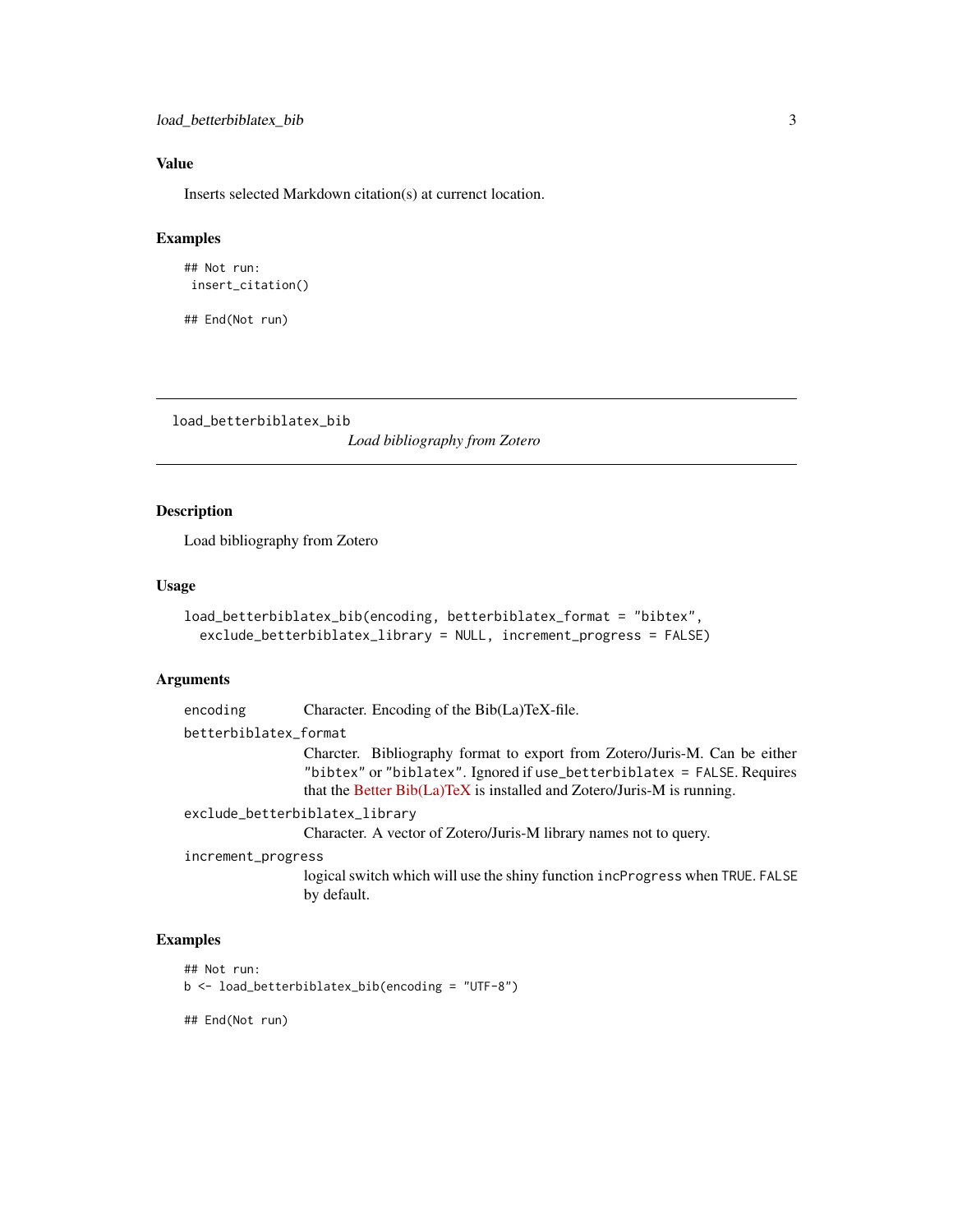<span id="page-3-1"></span><span id="page-3-0"></span>

#### Description

Look up entries in bibliography and insert citation in Markdown format if exactly one match is returned.

#### Usage

```
md_cite(x, in_paren = TRUE,
 bib_file = getOption("citr.bibliography_path"), cache = TRUE,
 use_betterbiblatex = getOption("citr.use_betterbiblatex"),
 encoding = getOption("citr.encoding"))
```
#### Arguments

| $\mathsf{x}$       | Character. Search terms used to filter bibliography (by author, year, title, and<br>journal fields); Regex is supported.                      |  |  |
|--------------------|-----------------------------------------------------------------------------------------------------------------------------------------------|--|--|
| in_paren           | Logical. Determines if citation is in parentheses.                                                                                            |  |  |
| bib_file           | Character. Path to Bib(La)TeX-file. See details.                                                                                              |  |  |
| cache              | Logical. If cache = TRUE cached bibliography is used, if available. If cache = $FALSE$<br>bibliography is re-imported on every function call. |  |  |
| use_betterbiblatex |                                                                                                                                               |  |  |
|                    | Logical. If use_betterbiblatex = TRUE references are imported from Zotero/Juris-<br>M.                                                        |  |  |
| encoding           | Character. Encoding of the Bib(La)TeX-file.                                                                                                   |  |  |

#### Details

The path to the BibTeX-file can be set in the global options and is set to references.bib when the package is loaded. Once the path is changed in the RStudio addin, the global option is updated. If use\_betterbiblatex = TRUE references are imported from Zotero/Juris-M rather than from the Bib(La)TeX-file. The Bib(La)TeX-file is then updated to include the inserted reference.

#### Value

If the bibliography contains exactly one match the formated citation is returned, otherwise returns NULL. md\_cite returns an in-text citation ("@foo2016"), md\_cite returns an in-parenthesis citation ("[@foo2016]").

#### See Also

[insert\\_citation](#page-1-1)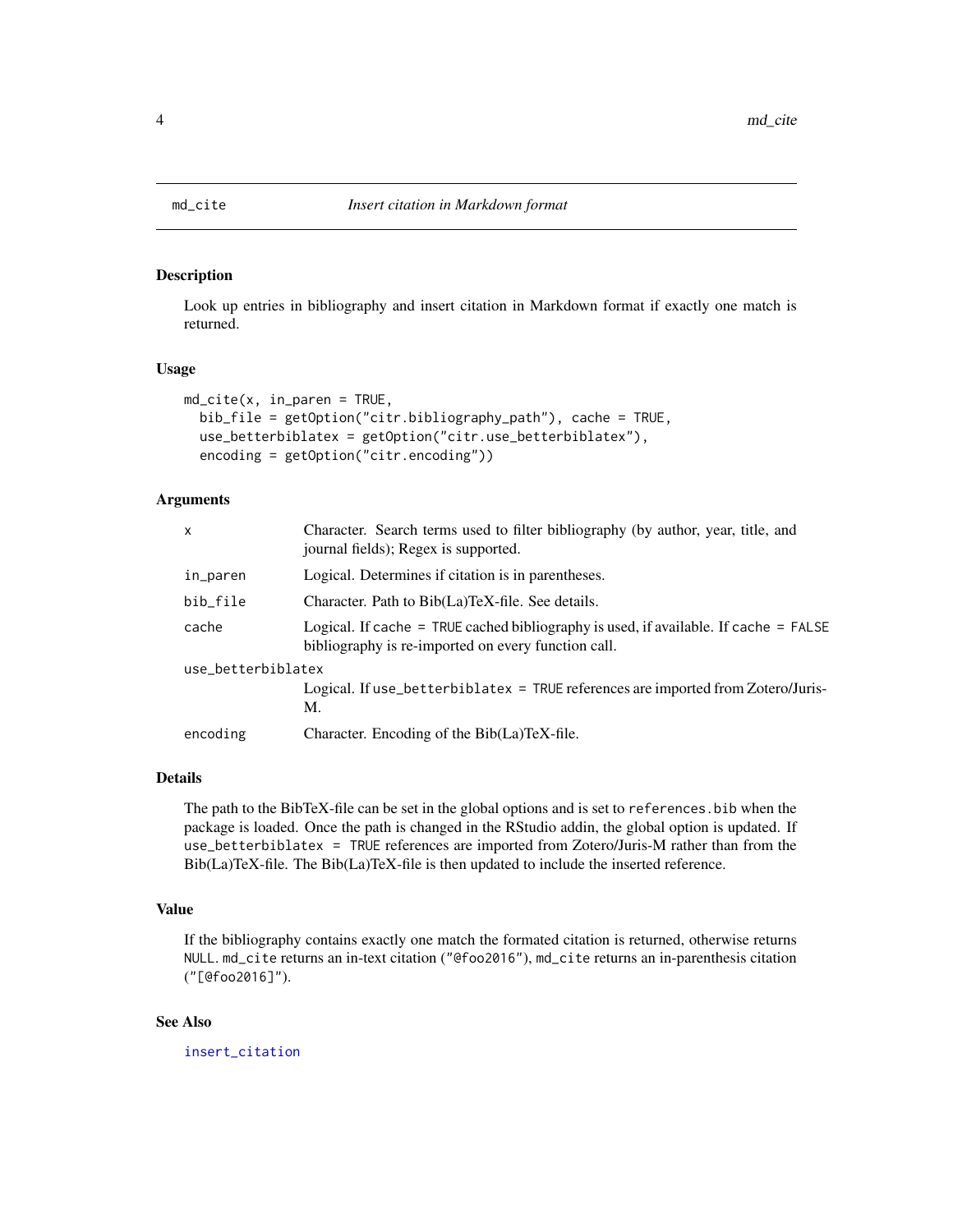<span id="page-4-0"></span>md\_cite\_zotero 5

#### Examples

```
## Not run:
 md_cite("foo 2016", bib_file = "references.bib")
## End(Not run)
```
md\_cite\_zotero *Insert citation in Markdown format from Zotero*

#### Description

Look up entries in Zotero database and insert citation in Markdown format.

#### Usage

md\_cite\_zotero(in\_paren = TRUE)

#### Arguments

in\_paren Logical. Determines if citation is in parentheses.

#### Details

The path to the Bib(La)TeX-file can be set in the global options and is set to references.bib when the package is loaded. Once the path is changed in the RStudio addin, the global option is updated.

#### Value

If the bibliography contains exactly one match the formated citation is returned, otherwise returns NULL. md\_cite returns an in-text citation ("@foo2016"), md\_cite returns an in-parenthesis citation ("[@foo2016]").

#### See Also

[insert\\_citation](#page-1-1)

#### Examples

```
## Not run:
 md_cite_zotero()
```
## End(Not run)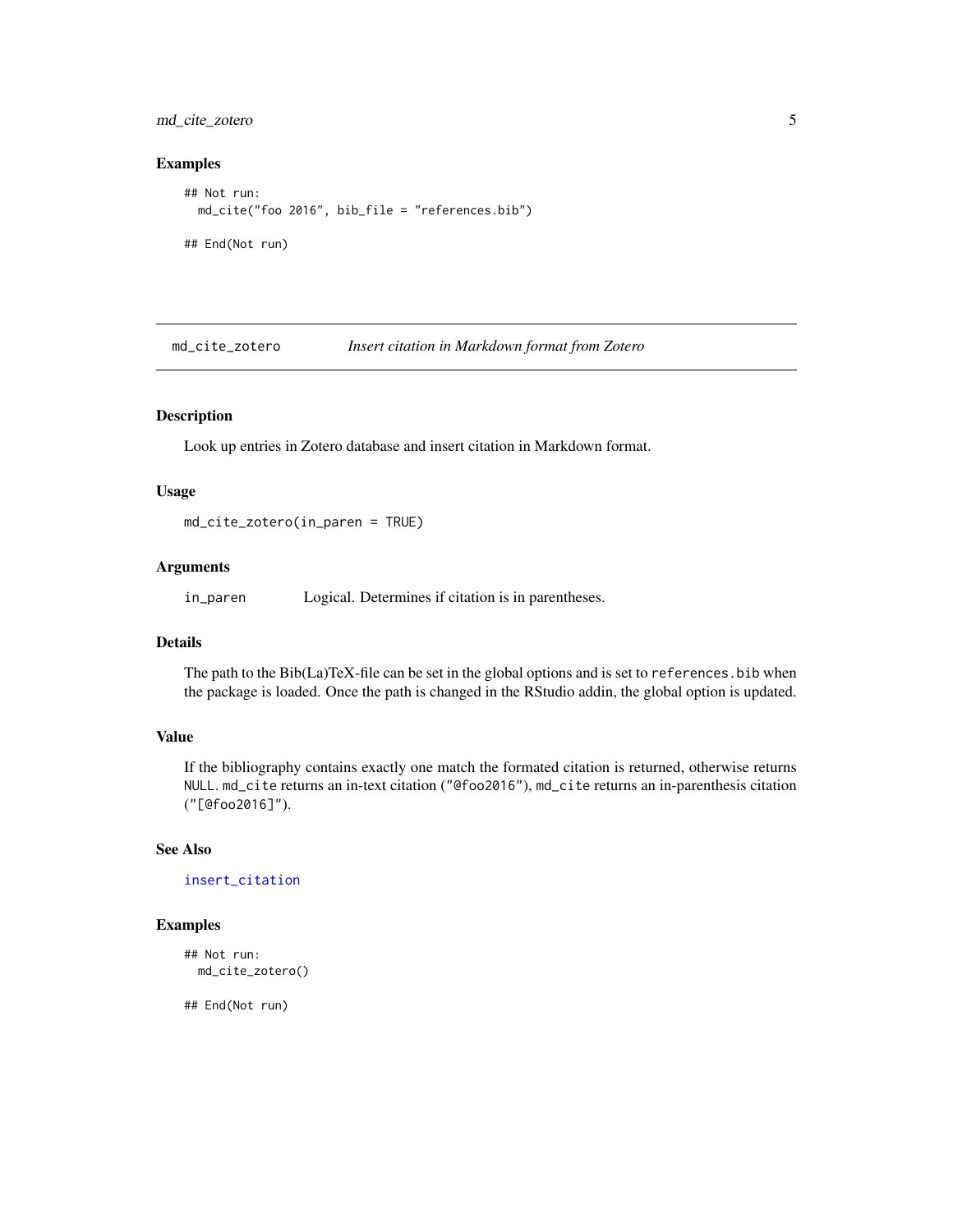<span id="page-5-0"></span>

#### Description

Search entries in a bibliography.

#### Usage

```
query_bib(x, bib_file = getOption("citr.bibliography_path"),
 cache = TRUE,use_betterbiblatex = getOption("citr.use_betterbiblatex"),
 betterbiblatex_format = getOption("citr.betterbiblatex_format"),
 exclude_betterbiblatex_library = getOption("citr.exclude_betterbiblatex_library"),
 encoding = getOption("citr.encoding"))
```
#### Arguments

| X                              | Character. Search terms used to filter bibliography (by author, year, title, and<br>journal fields); Regex is supported.                                                                                                           |  |
|--------------------------------|------------------------------------------------------------------------------------------------------------------------------------------------------------------------------------------------------------------------------------|--|
| bib_file                       | Character. Path to Bib(La)TeX-file. See details.                                                                                                                                                                                   |  |
| cache                          | Logical. If cache = TRUE cached bibliography is used, if available. If cache = $FALSE$<br>bibliography is re-imported on every function call.                                                                                      |  |
| use_betterbiblatex             |                                                                                                                                                                                                                                    |  |
|                                | Logical. If use_betterbiblatex = TRUE references are imported from Zotero/Juris-<br>M.                                                                                                                                             |  |
| betterbiblatex_format          |                                                                                                                                                                                                                                    |  |
|                                | Charcter. Bibliography format to export from Zotero/Juris-M. Can be either<br>"bibtex" or "biblatex". Ignored if use_betterbiblatex = FALSE. Requires<br>that the Better $Bib(La)$ TeX is installed and Zotero/Juris-M is running. |  |
| exclude_betterbiblatex_library |                                                                                                                                                                                                                                    |  |
|                                | Character. A vector of Zotero/Juris-M library names not to query.                                                                                                                                                                  |  |
| encoding                       | Character. Encoding of the Bib(La)TeX-file.                                                                                                                                                                                        |  |
|                                |                                                                                                                                                                                                                                    |  |

#### Details

The path to the BibTeX-file can be set in the global options and is set to references.bib when the package is loaded. Once the path is changed in the RStudio addin, the global option is updated. If use\_betterbiblatex = TRUE references are imported from Zotero/Juris-M rather than from the Bib(La)TeX-file. The Bib(La)TeX-file is then updated to include the inserted reference.

#### Value

Returns list of class [BibEntry](#page-0-0) including all matching bibliography entries.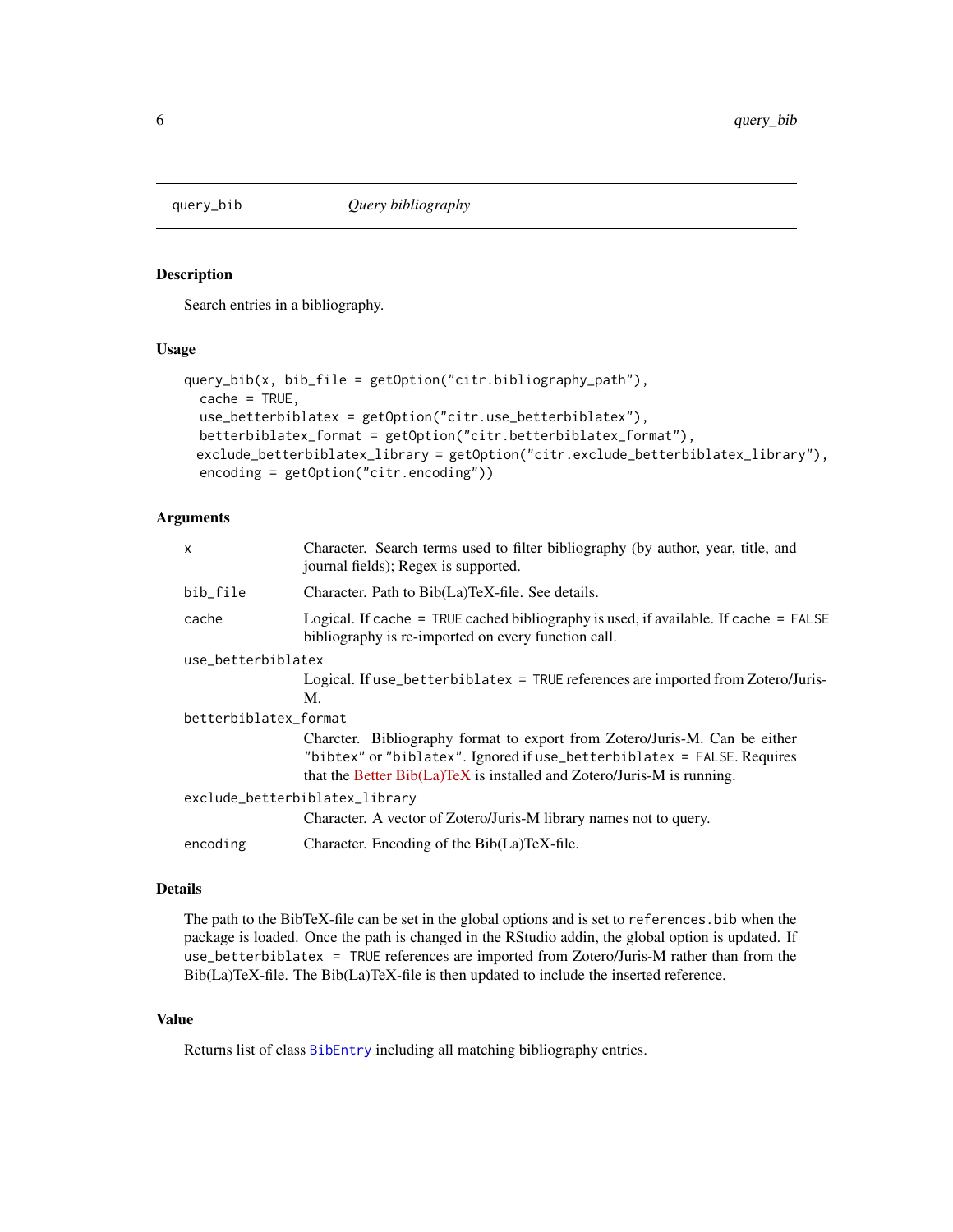<span id="page-6-0"></span>tidy\_bib\_file 7

#### See Also

[md\\_cite](#page-3-1), [insert\\_citation](#page-1-1)

tidy\_bib\_file *Tidy bibliography file*

#### Description

Removes duplicate and unneeded entries from a Bib(La)Tex-file.

#### Usage

```
tidy_bib_file(rmd_file, messy_bibliography, file = NULL,
 encoding = getOption("encoding"))
```
#### Arguments

| rmd_file           | Character. One or more paths to the R Markdown files that use the messy bibli-<br>ography file.                  |
|--------------------|------------------------------------------------------------------------------------------------------------------|
| messy_bibliography |                                                                                                                  |
|                    | Character. Path to the messy bibliography file.                                                                  |
| file               | Character. Path and name for the to-be-created tidy bibliography. If NULL the<br>messy bibliography is replaced. |
| encoding           | Character. The name of the encoding to be assumed. See the connection.                                           |

#### Examples

NULL